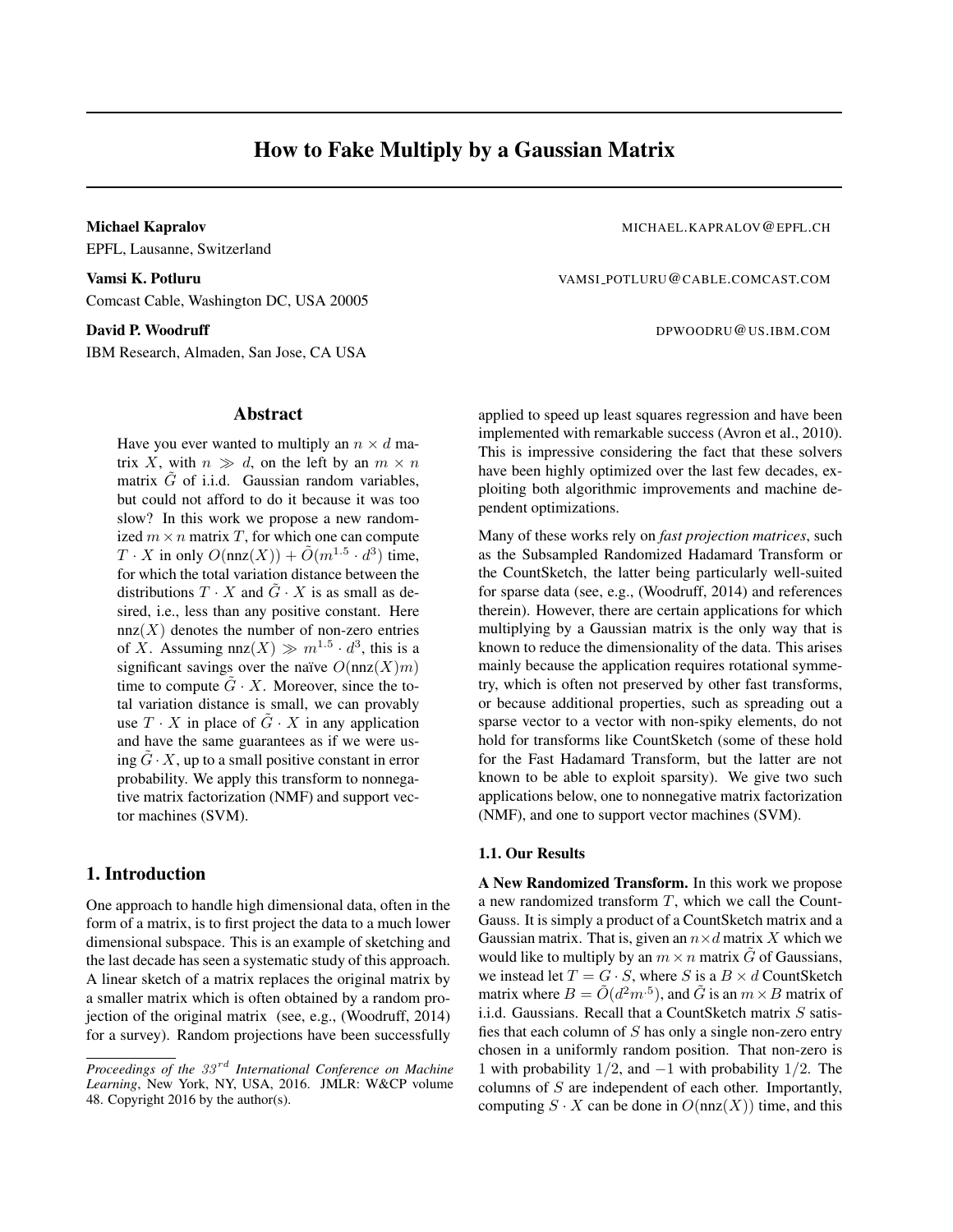significantly reduces the number of rows of  $X$ . Then computing  $G \cdot (S \cdot X)$  can now be done in  $\tilde{O}(m^{1.5}d^3)$  time. While such a composition of matrices has been used before in the context of subspace embeddings for regression, see, e.g., (Clarkson and Woodruff, 2013b), here we show a new property of this composition - the distribution of  $G \cdot S \cdot X$ looks like the distribution of  $\tilde{G} \cdot X!$  Formally, the statistical distance between the two distributions is smaller than any positive constant.

*Therefore, in any application which uses*  $\tilde{G} \cdot X$ *, if we replace*  $G \cdot X$  *with*  $G \cdot S \cdot X$ *, then if* p *is the success probability of the old algorithm, then the success probability of the new algorithm is at least*  $p − δ$ *, where*  $δ > 0$  *is an arbitrarily small constant.*

We now give applications.

Non-negative Matrix Factorization. Learning low rank structures and representations is a fundamental problem in machine learning. With the rise of data-driven decision making, many businesses, government agencies, and scientific laboratories are collecting increasingly large amounts of data each day. For instance, the large Hadron Collider (LHC) experiments represent about 150 million sensors acquiring around 40 million samples per second. Even working with 0.001 percent of the sensor data, the data flow from all four LHC experiments is around 25 petabytes per day (Brumfiel, 2011). This means the traditional approach of storing the data, and then processing it later, may be infeasible. One approach would be to subsample the incoming streams. However, we may lose valuable information in the form of infrequent events.

We use our transform to solve the nonnegative matrix factorization (NMF) problem. Previous approaches (Damle and Sun, 2014; Benson et al., 2014; Tepper and Sapiro, 2015) have used random matrices for the projection. However, these approaches can be slow if the dimensionality of the data is high since they rely on multiplying by Gaussian matrices, e.g., for natural images or structural Magnetic Resonance Imaging brain scans. Recent work by Smola et al. (Le et al., 2013) have shown that sometimes dense random Gaussian matrices can be replaced by faster transforms, and moreover, each row of the transform is equally likely to be in any direction on the unit sphere. To show the correctness of the NMF algorithm, however, we need a much stronger property than this, namely that any small subset of rows of the transform has the property that its product with a fixed matrix  $X$  has low variation distance to the distribution of a product of a Gaussian matrix with X. These latter properties, of having a fast transform with *equal representation of directions on the sphere*, do not seem to have been exploited in the context of NMF. Our transformation, since it has low variation distance to multiplying by a Gaussian matrix, directly applies here and we can use existing analysis.

We note that the classical way of speeding up Gaussian transforms via the Fast Hadamard or Fast Fourier Transform (see, e.g., (Tropp, 2011)) do not work in this context, since they miss large sections of the sphere, and we provide a formal counterexample in the full version of the paper. Intuitively, while it is fine to miss directions along large sections of the sphere to approximate the norm of a vector, it is not fine to miss directions for NMF, where the corresponding polytope partitions the sphere into a small number of caps, and each cap should have a random direction chosen from it.

Support Vector Machines. We also apply random projections to the support vector machines (SVM) problem. Previously, the CountSketch (CW) (Clarkson and Woodruff, 2013a) projection and random Gaussian (RG) projection have been applied to the linear SVM problem. Despite Countsketch being much faster than the Gaussian projection, the overall running time of projection together with the SVM solver was similar for both projections (Paul et al., 2014), since the training of the projected data was faster when using Gaussian projections. Our projection combines the CW matrix with a smaller Gaussian matrix thereby getting the best of both worlds — similar projection time as CountSketch and similar Gaussian properties of RG that are useful for SVM.

Experiments. We empirically validate our results for both NMF and SVM applications. For NMF, we give an experimental evaluation by comparing with state-of-the-art algorithms such as SPA (Gillis et al., 2014), XRAY (Kumar et al., 2013), naïve random projections (Damle and Sun, 2014) , structured Gaussian random projections (Tepper and Sapiro, 2015), and Tall-Skinny QR factorization (Benson et al., 2014) for NMF problems with applications to breast cancer, flow cytometry, climate data and movie analysis. Also, we show experimental speedups using our projection when combined with linear SVM solvers for document classification problems (Paul et al., 2014).

# 2. A New Randomized Transform

A CountSketch matrix  $S \in \mathbb{R}^{B \times n}$  is a matrix all of whose rows have exactly one nonzero in a uniformly random location, and the value of the nonzero element is independently chosen to be  $-1$  or  $+1$  with equal probability. We denote the number of rows in the CountSketch matrix by B.

We prove the next theorem in the full version of our paper, which gives the formal guarantees of our new transform.

**Theorem 1.** *There exists an absolute constant*  $C > 0$ *such that for every*  $\delta \in (0,1)$ *, every integer*  $m \geq 1$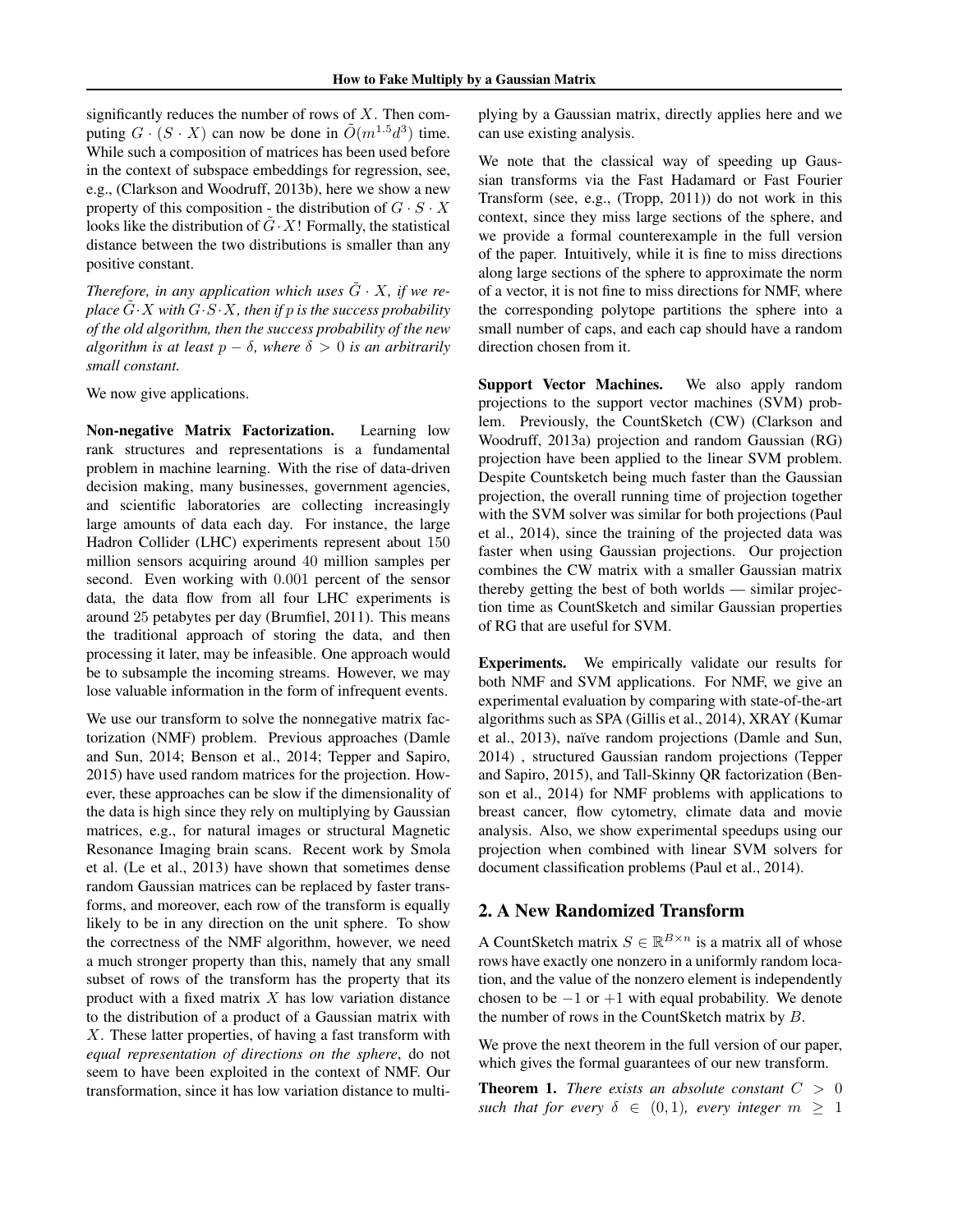and every matrix  $U \in \mathbb{R}^{n \times d}$  with orthonormal columns *if*  $B \ge \frac{1}{\delta}C(\log n)^4 \cdot d^2 \cdot m^{1/2}, S \in \mathbb{R}^{B \times n}$  *is a random CountSketch matrix, and*  $G \in \mathbb{R}^{m \times B}$  and  $\tilde{G} \in \mathbb{R}^{m \times n}$  are *matrices of i.i.d. unit variance Gaussians, then the total variation distance between the joint distribution* GSU *and* GU is less than  $\delta$ .

We note that Theorem 1 applies to matrices  $U$  with orthonormal columns. This is sufficient for applying our transform to an arbitrary matrix  $X$ , since we can write  $X = UR$ , where the columns of U form an orthonormal basis for the range of  $X$ , and apply the theorem to  $U$ . Since  $G \cdot S \cdot U$  is close the  $\tilde{G} \cdot U$  in total variation distance,  $G \cdot S \cdot UR = G \cdot S \cdot X$  is close to  $\tilde{G} \cdot UR = \tilde{G} \cdot X$  in total variation distance as well. We note that the role of d and  $n$  in Theorem 1 is swapped in comparison to our notation for application to NMF below. The notation in Theorem 1 is more consistent with the numerical linear algebra literature, and we thus prefer to state the theorem in this form.

In the full version of our paper we also first present a weaker version of Theorem 1, which establishes exactly the same guarantees but instead with  $B \ge \frac{C}{\delta^2} \cdot d^2 \cdot m$ . This version has a much simpler proof.

We first present the intuition behind the simpler version of Theorem 1. Consider the distribution of the first row of the two matrices, namely GU versus GSU. Both random variables are Gaussians in dimension  $d$ , but while the former is an ideal isotropic Gaussian, the latter, despite being Gaussian, has correlated entries. The correlations between the entries are due to the fact that the CountSketch matrix  $S$  is not a perfect isometry: the correlation is given exactly by  $U^T S^T SU$ , which is the identity in expectation, but not for most realizations of S. In order to show that these two distributions are close in total variation distance, it would suffice to argue that the covariance matrix  $U^T S^T S U$  is sufficiently close to the identity. This is exactly how the proof of the simpler version of Theorem 1 proceeds, which fixes an S for which  $U^T S^T SU$  is sufficiently close to the identity, using a so-called "approximate matrix product" theorem in the linear algebra community. After fixing such an S, one can use that the rows of  $G \cdot S$  and the rows of  $\tilde{G}$ are independent, and then bound the variation distance between individual rows of  $G \cdot S$  and of G. For the latter, it is convenient to work with Kullback-Leibler divergence (KL divergence) which is additive over product spaces; here we bound the KL divergence betwee a standard multivariate Gaussian and one with covariance matrix  $U^T S^T S U$ .

While this works for the simpler version of Theorem 1, it can be seen that since we need to ensure that the **joint** distribution of  $GU$  is close to the joint distribution of  $GSU$ for most choices of  $S$ , we would need to set  $B$  to be at least For most choices of  $\beta$ , we would held to set  $\beta$  to be at least  $\approx d^2m$  as opposed to  $d^2\sqrt{m}$ , as in our bound in Theorem 1. The idea behind the stronger result is to crucially use the fact that the distribution of  $GSU$  is a mixture of Gaussians with varying covariance matrices. When  $B \approx d^2 \sqrt{m}$ , one can see that most Gaussians GSU in the mixture are too far in distribution from  $\tilde{G}U$ . However, we show that these differences that exist for most choices of the CountSketch matrix  $S$  cancel out on average. While mixtures of Gaussians with varying means and fixed covariance structure have been analyzed in the literature, to the best of our knowledge our analysis is the first to handle nontrivial mixtures with changing covariance.

### 3. Preliminaries for the Applications

A few applications of our new randomized transform are NMF and SVM, which we now formally define.

#### 3.1. Nonnegative Matrix Factorization

Given a nonnegative matrix X of size  $d \times n$ , we would like to approximate it as a product of nonnegative matrices as follows:  $X \approx WH$ , where W is of size  $d \times k$ and H is  $k \times n$ . This problem was studied by Paatero and Tapper (Paatero and Tapper, 1994) under the name of positive matrix factorization and gained a wider popularity through the work of Lee and Seung (Lee and Seung, 2001). NMF arises in a wide range of problems and application domains such as curve resolution in chemometrics and document clustering; further references can be found in (Arora et al., 2012). Various extensions to the original model to incorporate domain knowledge such as sparsity, orthogonality (Ding et al., 2006), and under-approximation (Gillis and Glineur, 2010) have also been studied. Commonly used measures of approximation include the Frobenius norm, Itakuro-Saito (IS), and Bregman divergence with applications in image processing, speech and music analysis (Yılmaz et al., 2011) among other places. Typical algorithms use alternating minimization to solve the nonconvex objective function arising from NMF.

Until recently, the complexity of the NMF problem was unknown. Vavasis established that the NMF problem is NP-hard (Vavasis, 2009). However, if the data satisfies the separability condition, a condition introduced by Donoho and Stodden (Donoho and Stodden, 2003), then tractable algorithms exist and have been recently proposed by Arora et al. (Arora et al., 2012; Recht et al., 2012). Formally, a nonnegative matrix  $X$  is k-separable if it satisfies the following condition:  $X = X_I H$ , where I is an index set of size  $k$  corresponding to the columns of the data matrix  $X$ . Geometrically, this assumption implies that the columns of X lie in a cone generated by the k selected columns of X indexed by  $I$ . One can view these  $k$  selected columns as the extreme points of a polytope containing all other columns. In practice,  $k$  is much smaller than both  $d$  and  $n$ . We will assume  $k$ -separability.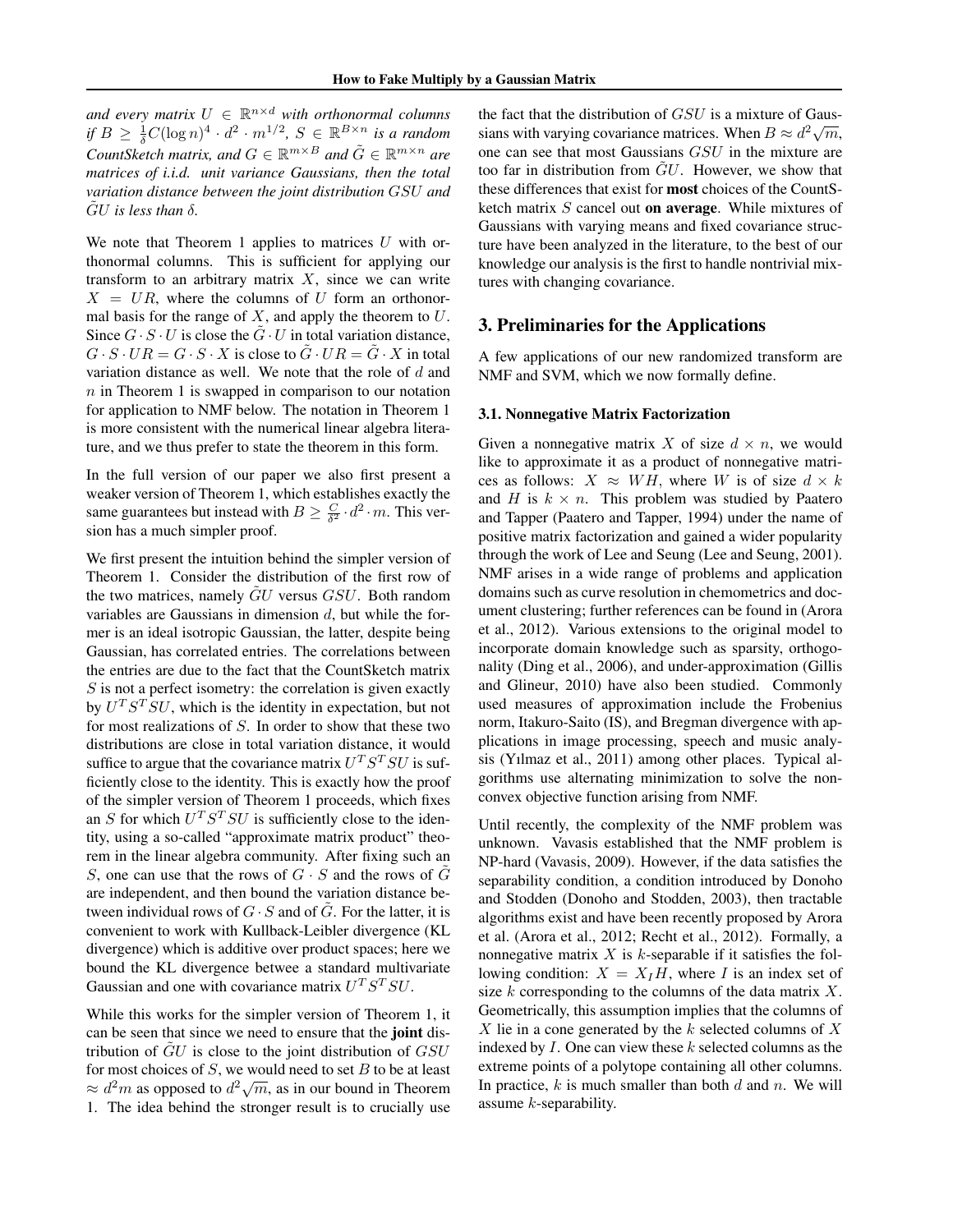Given  $X_I$ , one can solve for X by solving a nonnegative least squares problem (Damle and Sun, 2014), and therefore our focus is on finding  $X_I$ , or equivalently, the index set I of extreme points of the point cloud formed by the columns of X.

To understand the guarantees of our algorithm, we define a few geometric notions also used in (Damle and Sun, 2014), which we refer to for more background. The *normal cone* of a convex set  $C$  at a point  $x$  is the cone

$$
N_C(x) = \{ w \in \mathbb{R}^d \mid w^T(y - x) \le 0 \text{ for any } y \in C \},
$$

that is, it is the cone defined by the outward normals of supporting hyperplanes at the point  $x$ . One can define a measure  $\omega(K)$  on any cone K, which for full-dimensional cones K satisfies  $\omega(K) = \Pr[\theta \in K \cap S^{d-1}]$  where  $\theta$  is a uniformly random point on the sphere  $S^{d-1}$  in d dimensions. This measure is known as the *solid angle* of K. For any convex polytope  $C$ , if  $P$  is the set of its extreme points, then  $\sum_{p \in P} \omega(N_C(p)) = 1$ , that is, the solid angles of the normal cones at the extreme points sum to 1. If we label the points  $p_i \in P$ , we will use the shorthand  $\omega_i = \omega(N_C(p_i)).$ 

A key property we will use is that for a unit vector  $u$  and a convex set  $C$ , the maximum inner product of  $u$  with any point  $p \in C$  is achieved by an extreme point p of C. Moreover, the maximum is achieved by the extreme point  $p$  precisely when  $u \in N<sub>C</sub>(p)$ . This follows since the inner product with a fixed vector  $u$  is a linear function, which is maximized by an extreme point for any convex set. These conditions also hold if we replace maximum with minimum.

Our results, as in (Damle and Sun, 2014), depend on the condition number  $\kappa = \frac{1}{k \log \left( \frac{1}{\max_i 1 - 2\omega_i} \right)}$ . The larger  $\kappa$  is, the more pointed the polytope defined by the columns of  $X$ 

is, whereas if  $\kappa$  is small, the polytope has "fatter" vertices.

#### 3.2. Support Vector Machines

Given a dataset of samples and labels  $\{x_i, y_i\}_{i=1}^N$  where  $x_i$  corresponds to sample i and  $y_i$  the corresponding label belonging to one of two classes denoted by  $\{-1, 1\}$ , we would like to find a maximum-margin hyperplane that separates the two classes. The primal form for the linear SVM problem is as follows:

$$
\min_{w} \frac{1}{2} ||w||_2^2 + \frac{C}{N} \sum_{i=1}^{N} \max(0, 1 - y_i \langle w, x_i \rangle) \tag{1}
$$

where  $C$  is soft-margin parameter which allows for misclassfication errors in the dataset and  $w$  is the maximummargin hyperplane that we are learning from the data. The dual form for the linear SVM problem is given as follows:

$$
\min_{0 \le \alpha \le C} \frac{1}{2} \alpha^{\top} X^{\top} X \alpha - 1^{\top} \alpha \tag{2}
$$

Previously (Paul et al., 2014) have shown that the margin (hyperplane) and minimum enclosing ball of the original data is preserved after projection up to a multiplicative factor. However, in their original formulation it is possible to just replace all points with zero to achieve the same guarantee. We strengthen the theorems by requiring that the projected data upper bound the objective of the original data. The details are in the full version of our paper.

### 4. Application to NMF

We consider the separable NMF problem as defined in Section 3. We first review an algorithm proposed by Damle and Sun (Damle and Sun, 2014). Their algorithm involves the computation of  $\tilde{G}X$  where  $\tilde{G}$  is of dimensions  $m \times d$  for a parameter m, and the element-wise entries are distributed as  $N(0, 1)$ . Notice that we need to first compute the  $m \times d$ random matrix  $G$  which is itself dense. We also need to compute the matrix product  $GX$  with the input data. This is computationally expensive and is of the order  $O(mnd)$ in practice. Fast matrix multiplication routines (Coppersmith and Winograd, 1990; Williams, 2012) can be used in theory, but the time will still be at least  $k^{\omega-2}nd$ , where  $\omega \approx 2.376$  is the exponent of fast matrix multiplication. Instead, we propose to use our new transform to significantly speed up the computations for extracting the extreme points in the dataset. Note that both approaches are easily amenable to distributed-data settings by simply sharing the seed of the random number generator which allows identical matrix transformations on all the computational nodes. Our new algorithm is called Count Gauss NMF or Count-Gauss and is as follows: Instead of using Gaussian random

Algorithm 1 CountGauss NMF (CG) Initialize the index sets  $I_{max}$ ,  $\overline{I_{min}}$  to empty.

- 1. Let  $T = G \cdot S$  where G is an  $m \times B$  matrix of i.i.d Gaussians, and S is a  $B \times d$  CountSketch matrix. Here  $B = Cn^2m^{.5}\log^4 n/\delta.$
- 2. Compute the product  $Z = TX$ .
- 3. Find the indices which give the maximum and minimum across each row of  $Z$  corresponding to  $I_{max}, I_{min}$

matrices for the projection, we approximate them by the following projection matrix  $T = G \cdot S$ , where the matrices are defined in Algorithm 1.

Consider the convex polytope defined by the columns of  $X$ and their negations. As defined in Section 3, we assume k-separability, namely, that there are  $k$  columns of  $X$ , indexed by I, for which  $X = X_I H$  for a nonnegative matrix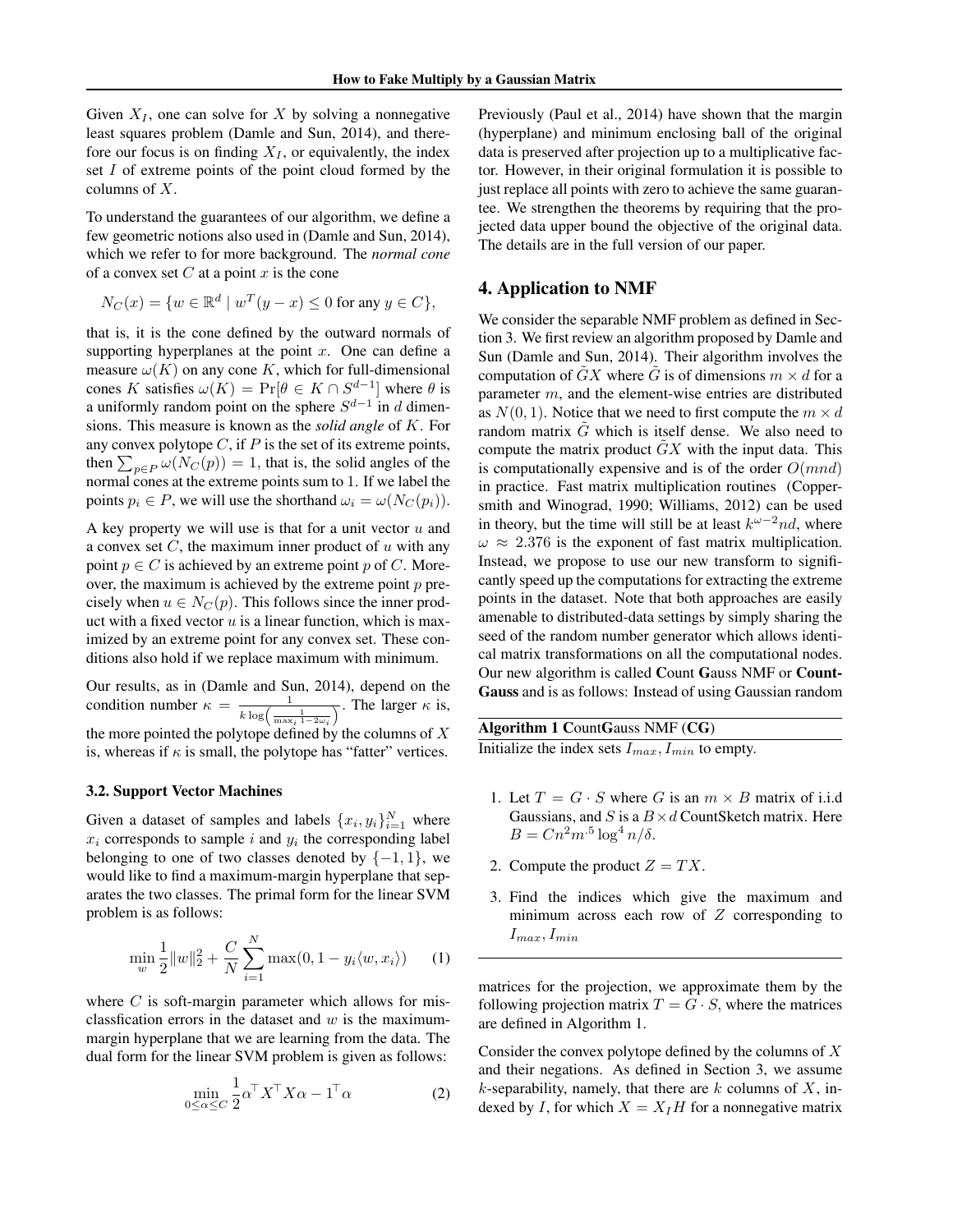H. The columns of  $X_I$  are the extreme points of a convex polytope  $C$ . By definition of an extreme point of a convex polytope, the indices found in step 3 of Algorithm 1 belong to the index set I.

Damle and Sun show the following.

Theorem 2. *(Theorem 3.3 of (Damle and Sun, 2014)) Consider a modification to Algorithm 1 in which we replace* T *by an*  $m \times d$  *matrix of i.i.d.*  $N(0, 1)$  *random variables, where*  $m = \kappa k \log(\frac{k}{\delta})$ , where recall  $\kappa = \frac{1}{k \max_i 1 - 2\omega_i}$  is *the condition number. Then the probability that the out* $p$ ut  $I_{min} \cup I_{max}$  *of Algorithm 1 contains the index set I of extreme points of* X *is at least*  $1 - \delta$ *.* 

Using Theorem 1, we analyze the performance of Algorithm 1.

**Theorem 3.** Let  $\delta > 0$  be given. Suppose in Algo*rithm 1 we set the parameter*  $m = \kappa k \log(\frac{k}{\delta})$ , where  $\kappa = \frac{1}{k \max_i 1 - 2\omega_i}$  is the condition number, and choose  $B \geq \frac{1}{\delta}C(\log d)^4 \cdot n^2 \cdot m^{1/2}$  for a sufficiently large con*stant*  $\tilde{C} > 1$  *as per Theorem 1. Then the probability that the output* Imin ∪ Imax *of Algorithm 1 contains the index set* I *of extreme points of* X *is at least*  $1 - 2\delta$ *.* 

*Proof.* Let I be the index set of extreme points of the polytope defined by the columns of  $X$ . By definition of an extreme point, in each iteration of step 4 of the algorithm, we add an index  $i \in I$  to  $I_{max}$  and an index  $j \in I$  to  $I_{min}$ (since we are taking the inner product with a linear function). Therefore, the behavior of Algorithm 1 is the same if we instead, in each invocation of step 2, compute the product  $Z = TX_I$ .

By our assumption on m, since  $X_I$  is a  $d \times k$  matrix we may apply Theorem 1, with the role of  $n$  and  $d$  in that theorem swapped, to obtain that the variation distance of the distributions of  $TX_I$  and  $\tilde{G}X_I$  is at most  $1-\delta$ , where  $\tilde{G}$  is a matrix of i.i.d.  $N(0, 1)$  random variables. Therefore, we can apply Theorem 2 to conclude by a union bound that the output of Algorithm 1 contains the set  $I$  with probability at least  $1 - 2\delta$ .  $\Box$ 

We obtain the same guarantee as Theorem 2 with considerably faster computation time. Indeed, our matrix product TX can be computed in  $O(\text{nnz}(X)) + \tilde{O}(m^{1.5}n^3)$  time using our transform T, as opposed to the  $O(dnm)$  time needed in (Damle and Sun, 2014) to compute the product  $GX$  for a matrix  $G$  of i.i.d. Gaussians. This is significant when  $d$  is very large.

Distributed Environments: Our results naturally provide solutions to NMF in a distributed environment in which the columns of  $X$  are partitioned across multiple servers. Indeed, the servers can agree upon a short random seed of length  $O(d)$  words to generate T. Each server can then

compute its local sets  $I_{max}, I_{min}$ , and send them to a coordinator who can find the global maxima and minima.

### 5. Other Related work

Over the last couple of years, many approaches have been proposed to solve the separable-NMF problem.

XRAY Selects the anchors one at a time by expanding a cone until all columnds in the dataset are contained in it. At each step, XRAY finds the datapoint (column) which maximizes the inner product with the current residual matrix. It then computes the residual matrix corresponding to the new set of anchor points (Kumar et al., 2013).

SPA Successive projection algorithm (Araújo et al., 2001; Gillis et al., 2014) is a family of recursive algorithms where the projections are given by strongly convex functions.

TSQR Use tall and thin QR factorization when the number of rows/features is really large (Benson et al., 2014). This approach is especially attractive when the number of features is really large ( $\gg 10^6$ ) and number of samples is small  $(< 10<sup>5</sup>)$ .

SC In (Tepper and Sapiro, 2015), an algorithm similar to the one proposed by Damle and Sun (Damle and Sun, 2014) is proposed. The difference is that instead of choosing a Gaussian or FastFood projection matrix, the projection is chosen to be a matrix which depends on  $X$  (data dependent projection), namely, one that is found via the subspace power iteration (see Figure 3 of (Tepper and Sapiro, 2015)). This approach is expensive in the case of distributed settings since the projection matrix depends on all the samples.

### 6. Experiments

We show experiments validating our projection operator countGauss (CG) for NMF problems on various synthetic and real-world datasets. Also, we apply CG on the SVM problem for the TechTC300 datasets. In all our experiments<sup>1</sup>, we set  $B = 5m$ .

Synthetic datasets. Similar to Damle and Sun (Damle and Sun, 2014), we generate the data as follows: We set a grid of tuples  $(k, m)$  such that  $m/k \approx \log k$ . For each tuple, we generate 500 separable datasets, say X, such that they are of size  $1000 \times 500$  and have nonnegative rank k. Set matrix  $U$  with i.i.d. samples from the uniform random distribution in [0, 1] of size  $d \times k$ . Also, generate matrix V with the identity matrix for the top  $k$  indices and the rest with i.i.d samples from the uniform distribution. Normalize each row of the matrix  $V$  to unit norm and compute the matrix product  $X = UV^{\top}$ . From Figure 1, we see that the CountGauss algorithm also requires  $O(k \log k)$  optimizations to find all  $k$  extreme points with high probability. We

<sup>1</sup> https://github.com/marinkaz/nimfa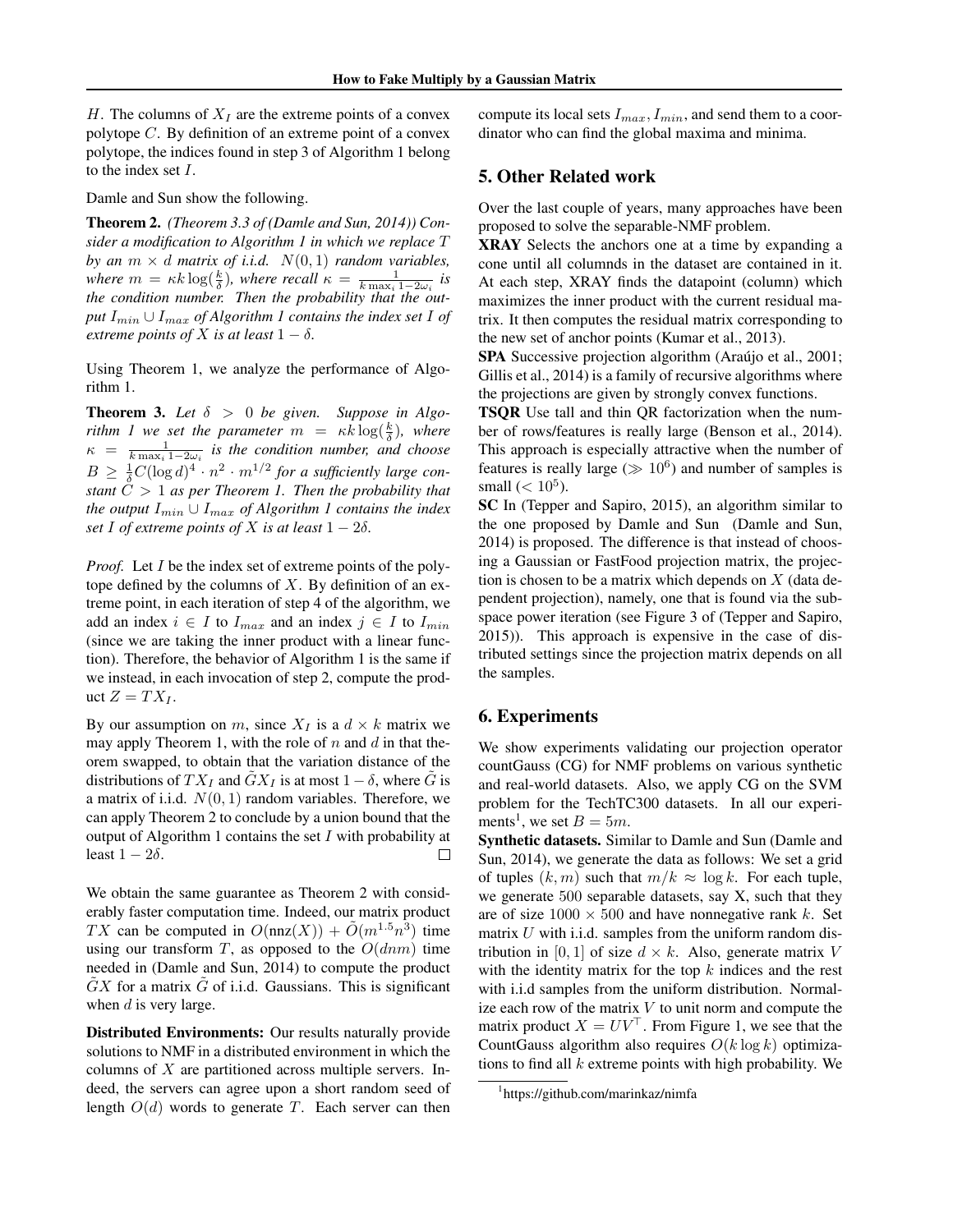

Figure 1: The fraction of trials in which the CG algorithm correctly extracted all "k' extreme points. For each value of  $k$ and m, we generated 500 matrices such that data matrix is of size  $1000 \times 500$  and shown is how often we successfully recovered the original anchors (black indicates success). (Left) We contrast gaussian random projections (GP) with (right) our algorithm countGauss. Note that we recover the anchors with a similar success rate as GP.



Figure 2: We show the scree plots at 20 noise levels and notice that there are sharp transitions at 20 corresponding to the rank of the data. (Top) Gaussian random projections and (bottom) our algorithm countGauss are applied to the dataset. For each noise value in {0.01, 0.02, 0.03, 0.05, 0.08, 0.12, 0.22, 0.36, 0.6, 1}, we generate 100 datasets. At higher noise levels, we note that both the algorithms GP and CG have most of the features active and there is no longer a sharp transition at 20.

also test the algorithm in the noisy case. For that, we generate U of size  $1000 \times 20$  with uniform entries in [0, 1] and and set the first 20 columns of data matrix  $X$  to  $U$ . The remaining 190 columns of  $X$  are set to the midpoints of the  $k(k+1)/2$ -dimensional faces of the polytope with extreme points chosen by the first 20 columns of  $X$ . Now, we add Gaussian noise to X with noise level  $\sigma$  which creates many spurious extreme points. The resulting scree plot is shown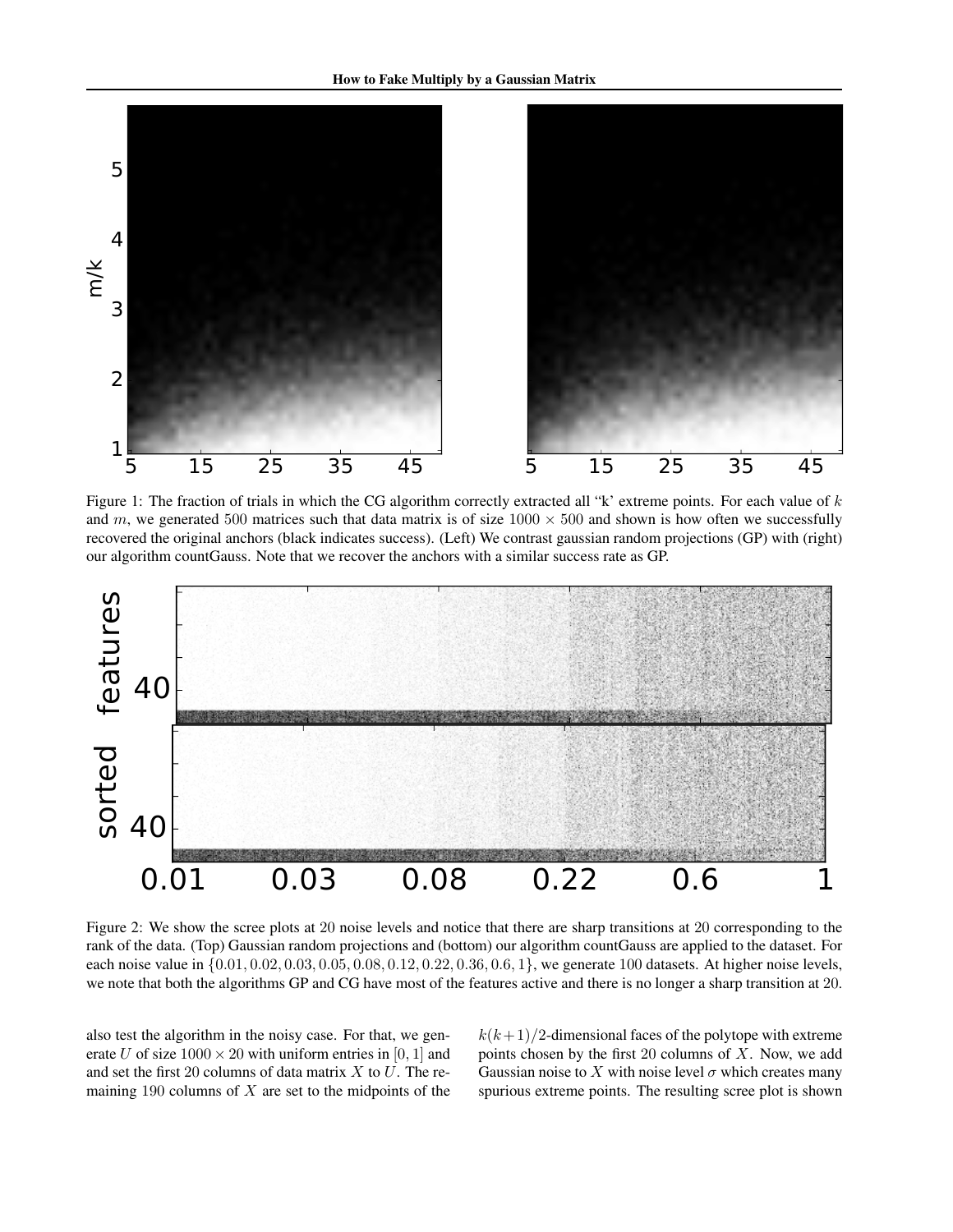How to Fake Multiply by a Gaussian Matrix

| Test  |       | Proj   |        | <b>SVMf</b> |      | Margin |        | Proj | Algo        |
|-------|-------|--------|--------|-------------|------|--------|--------|------|-------------|
| mean  | std   | mean   | std    | mean        | std  | mean   | std    |      |             |
| 17.92 | 11.29 | 0.0000 | 0.0000 | 0.89        | 0.38 | 2.1057 | 3.9391 | full | full        |
| 24.71 | 12.60 | 0.0086 | 0.0042 | 0.38        | 0.19 | 1.6792 | 3.5714 | 128  | countSketch |
| 25.27 | 13.08 | 0.0216 | 0.0047 | 0.16        | 0.11 | 1.6277 | 3.5634 | 128  | countGauss  |
| 25.07 | 13.20 | 0.3676 | 0.1569 | 0.49        | 0.20 | 1.7143 | 3.7143 | 128  | RG          |
| 17.92 | 11.29 | 0.0000 | 0.0000 | 0.89        | 0.38 | 2.1057 | 3.9391 | full | full        |
| 22.56 | 12.42 | 0.0082 | 0.0036 | 0.54        | 0.21 | 1.8778 | 3.6709 | 256  | countSketch |
| 24.34 | 12.23 | 0.0565 | 0.0091 | 0.21        | 0.07 | 1.8722 | 3.7389 | 256  | countGauss  |
| 23.66 | 12.86 | 0.8178 | 0.3286 | 0.98        | 0.35 | 1.8895 | 3.6747 | 256  | RG          |
| 17.92 | 11.29 | 0.0000 | 0.0000 | 0.89        | 0.38 | 2.1057 | 3.9391 | full | full        |
| 21.31 | 11.92 | 0.0075 | 0.0032 | 0.72        | 0.28 | 1.9914 | 3.7989 | 512  | countSketch |
| 22.11 | 12.89 | 0.1865 | 0.0228 | 0.45        | 0.11 | 1.9893 | 3.8453 | 512  | countGauss  |
| 22.42 | 12.37 | 1.6057 | 0.6437 | 1.88        | 0.67 | 2.0148 | 3.9014 | 512  | RG          |

Table 1: We applied CountGauss (CG), CountSketch (CW) and Random Gaussian (RG) on the TechTC300 dataset consisting of 295 pairs of data matrices and show the resulting mean and standard deviation for the resulting parameters such as projection time, SVMf time (projection + SVM training time), margin (gamma) and testing error. The results are shown over 10-fold cross validation with 4 repetitions and 3 runs over the random projection matrices. Note that the mean running times for our algorithm CG (highlighted) is faster than both CW and RG inspite of slower projection time than CW.



Figure 3: Relative reconstructive error as function of anchors selected by the two algorithms CountGauss and GP are shown. They are remarkably similar.

in Figure 1.

Flow cytometry. The flow cytometry (FC) data represents abundances of fluorescent molecules labeling antibodies that bind to specific targets on the surface of blood cells. A more detailed description of the dataset can be found in (Benson et al., 2014). The measurements are represented as the data matrix A of size  $40000 \times 5$ . Since they study pairwise interactions in the data, the Kronecker product,  $X = A \otimes A$  is formed which is of size  $40000^2 \times 5^2$ .

For this dataset, we exploit the data structure as follows. For some arbitrary input vector g, we know that  $A \otimes Ag =$ 



Figure 4: Coefficient matrices  $H$  are shown for the two algorithms GP and CountGauss for the flow cytometry data when  $k$  is set to 16. The coefficients tend to be clustered near the diagonal as has been previously observed.

 $A^{\mathsf{T}}GA$  where  $g = \text{vec}(G)$ . For each random projection, we can compute the matrix-matrix product AG very efficiently and in fact do not even need to generate the matrix G. For our algorithm, we do not need to explicitly compute the kronecker product and the complete NMF problem, including anchor selection and learning the weight coefficients, can be solved in a couple of seconds on an off-the-shelf desktop. As we can see from Figure 4 the results are pretty consistent from prior work (Benson et al., 2014). The weight matrix  $H$  still maintains a diagonal-like structure as previously observed.

Gene expression breast cancer dataset. We utilize the hereditary breast cancer dataset collected by Hedenfalk et al. (2001) which consists of the expression levels of 3226 genes on 22 samples from breast cancer patients. The patients consist of three groups: 7 patients with a BRCA1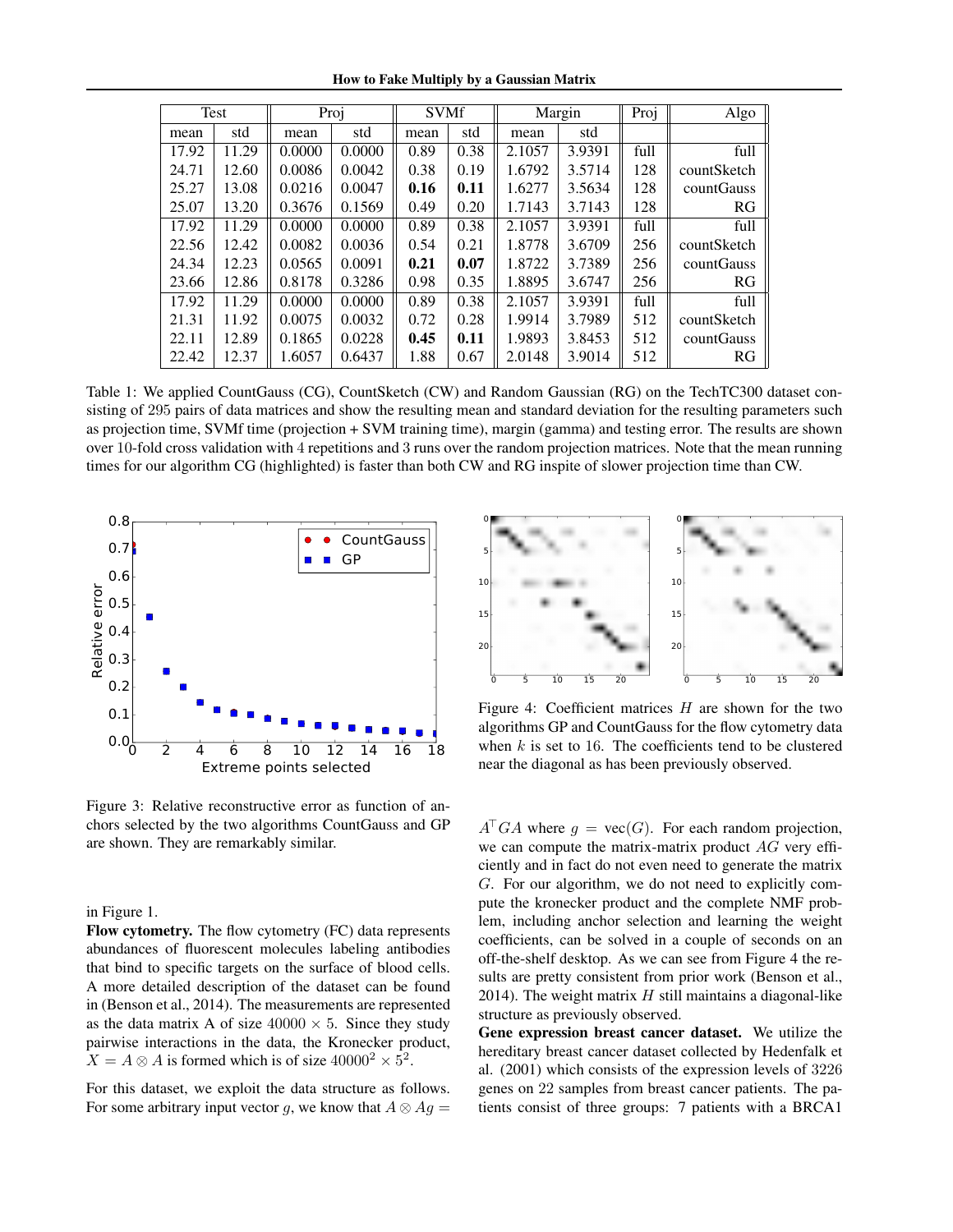

Figure 5: Extracting columns with CG versus using QR factorization. Note that the QR-based methods are optimized for tall-and-skinny matrices and tend to do poorly for fat matrices. Note that CG (and SC) tends to perform well since it is based on random projections and is at least an order of magnitude faster than QR-based methods.

mutation, 8 samples with a BRCA2 mutation4, and 7 additional patients with sporadic cancers. It was analyzed using separable NMF in (Damle and Sun, 2014) and we similarly preprocess the dataset by exponentiating to make the logexpression levels nonnegative and normalize the columns. The size of the data matrix is  $3222 \times 22$ . The result of applying our algorithm CG and GP are shown in Figure 3. Notice that we get similar reconstruction error as GP while we vary the number of anchors.

Climate Dataset. We obtained a climate dataset which was analyzed in (Tepper and Sapiro, 2015). The data size is  $10512 \times 23742$ . First we present the running times and reconstruction error when using SC versus QR-based algorithms and then show the corresponding results when using CG algorithm in Figure 5. Note that CG (and SC) which is based on random projections is an order-of-magnitude faster compared to QR factorization methods.

SVM TechTC-300 Dataset. We obtained the TechTC-300 dataset which is a comprehensive directory of the web. There are 295-pairs of categories which provides a rich framework for running SVM experiments (Paul et al., 2014). Each data matrix has  $10,000 - 40,000$  words and 150 − 280 documents. LIBSVM was used with a linear kernel and soft-margin parameter  $C$  set to 500 for all experiments and we set the projections to 128, 256, and 512. The results are summarized in the Table 1.

# 7. Discussion

We have presented an efficient way to multiply by a Gaussian matrix, without actually computing the dense matrix product. Theorem 1 provides our theoretical guarantees on this much faster transform, showing it has low variation distance to multiplication by a dense Gaussian matrix. We refer the reader to the full version of our paper for the formal proof of Theorem 1.

Our transform is useful in a surprising number of applications — here we apply our transform to NMF and SVM. The classical way of speeding up Gaussian transforms via the Fast Hadamard or FFT does not work in our setting since it misses large sections of the sphere.

Our experiments on synthetic and real-world datasets for NMF showed that the results obtained by our algorithm were on par with the state-of-the-art NMF algorithms such as SC, XRAY and SPA. In particular, for synthetic problems, we showed similar anchor recovery performance as random projection (GP) of Damle and Sun (Damle and Sun, 2014) both in the noiseless and noisy cases. Also, the performance was remarkably similar to GP when applied on the breast cancer dataset and also picked up activation patterns which might be of biological interest as previously noted in flow cytometry problems. Experiments on document classification tasks using the popular SVM formulation revealed that the new projection leads to faster SVM solutions than previous methods. Previously, it was shown that while CountSketch led to faster projection times it did not lead to overall faster training time and was in fact was found to be slower than random Gaussian projections (RG). Our new countGauss projection fixes this by sacrificing projection time compared to countSketch projection but leads to an overall faster SVM training time and thereby beats both random Gaussian and CountSketch-based SVM algorithms (Paul et al., 2014). We note that in practice for SVM, solution accuracy may be of critical importance rather than computation time and in these scenarios random projection based algorithms can be used to explore the optimal settings of the SVM parameters such as soft-margin. In our experiments (not shown) we noticed that these lead to faster training times while not sacrificing test accuracy.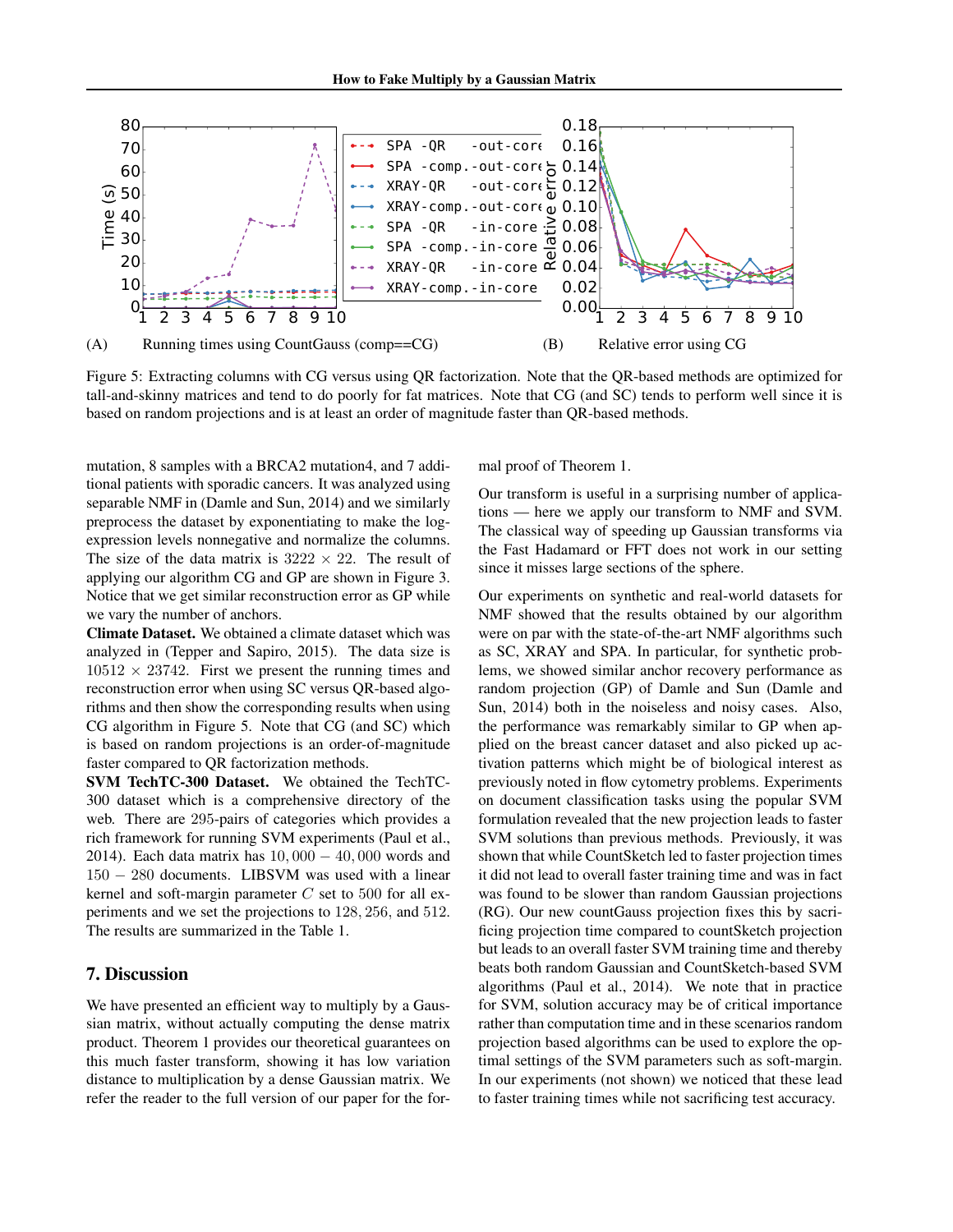# Acknowledgements

Vamsi P. would like to acknowledge support from the following grant: NSF-IIP-1346452 and also RDI<sup>2</sup> at Rutgers University where this work was initiated. David W. would like to acknowledge the support from XDATA program of the Defense Advanced Research Projects Agency (DARPA), administered through Air Force Research Laboratory contract FA8750-12-C-0323.

### References

- M. C. U. Araújo, T. C. B. Saldanha, R. K. H. Galvão, T. Yoneyama, H. C. Chame, and V. Visani. The successive projections algorithm for variable selection in spectroscopic multicomponent analysis. *Chemometrics and Intelligent Laboratory Systems*, 57(2):65–73, 2001.
- S. Arora, R. Ge, R. Kannan, and A. Moitra. Computing a nonnegative matrix factorization–provably. In *Proceedings of the forty-fourth annual ACM symposium on Theory of computing*, pages 145–162. ACM, 2012.
- H. Avron, P. Maymounkov, and S. Toledo. Blendenpik: Supercharging lapack's least-squares solver. *SIAM J. Scientific Computing*, 32(3):1217–1236, 2010.
- A. R. Benson, J. D. Lee, B. Rajwa, and D. F. Gleich. Scalable methods for nonnegative matrix factorizations of near-separable tall-and-skinny matrices. In *Advances in Neural Information Processing Systems*, pages 945–953, 2014.
- G. Brumfiel. Down the petabyte highway. *Nature*, 469(20): 282–283, 2011.
- K. L. Clarkson and D. P. Woodruff. Low rank approximation and regression in input sparsity time. In *Proceedings of the Forty-fifth Annual ACM Symposium on Theory of Computing*, STOC '13, pages 81–90, New York, NY, USA, 2013a. ACM. ISBN 978-1-4503-2029-0. doi: 10.1145/2488608.2488620. URL http://doi.acm.org/10. 1145/2488608.2488620.
- K. L. Clarkson and D. P. Woodruff. Low rank approximation and regression in input sparsity time. In *Symposium on Theory of Computing Conference, STOC'13, Palo Alto, CA, USA, June 1-4, 2013*, pages 81–90, 2013b.
- D. Coppersmith and S. Winograd. Matrix multiplication via arithmetic progressions. *J. Symb. Comput.*, 9(3):251– 280, 1990.
- A. Damle and Y. Sun. Random projections for non-negative matrix factorization. *arXiv preprint arXiv:1405.4275*, 2014.
- C. Ding, T. Li, W. Peng, and H. Park. Orthogonal nonnegative matrix t-factorizations for clustering. In *Proceedings of the 12th ACM SIGKDD international conference on Knowledge discovery and data mining*, pages 126–135. ACM, 2006.
- D. Donoho and V. Stodden. When does non-negative matrix factorization give a correct decomposition into parts? In *Advances in neural information processing systems*, page None, 2003.
- N. Gillis and F. Glineur. Using underapproximations for sparse nonnegative matrix factorization. *Pattern recognition*, 43(4):1676–1687, 2010.
- N. Gillis, S. Vavasis, et al. Fast and robust recursive algorithmsfor separable nonnegative matrix factorization. *Pattern Analysis and Machine Intelligence, IEEE Transactions on*, 36(4):698–714, 2014.
- A. Kumar, V. Sindhwani, and P. Kambadur. Fast conical hull algorithms for near-separable non-negative matrix factorization. In *Proceedings of The 30th International Conference on Machine Learning*, pages 231–239, 2013.
- Q. Le, T. Sarlós, and A. Smola. Fastfood–approximating kernel expansions in loglinear time. In *Proceedings of the international conference on machine learning*, 2013.
- D. D. Lee and H. S. Seung. Algorithms for non-negative matrix factorization. In *Advances in neural information processing systems*, pages 556–562, 2001.
- P. Paatero and U. Tapper. Positive matrix factorization: A non-negative factor model with optimal utilization of error estimates of data values. *Environmetrics*, 5(2):111– 126, 1994.
- S. Paul, C. Boutsidis, M. Magdon-Ismail, and P. Drineas. Random projections for linear support vector machines. *ACM Transactions on Knowledge Discovery from Data (TKDD)*, 8(4):22, 2014.
- B. Recht, C. Re, J. Tropp, and V. Bittorf. Factoring nonnegative matrices with linear programs. In *Advances in Neural Information Processing Systems*, pages 1214–1222, 2012.
- M. Tepper and G. Sapiro. Compressed nonnegative matrix factorization is fast and accurate. *arXiv preprint arXiv:1505.04650*, 2015.
- J. A. Tropp. Improved analysis of the subsampled randomized hadamard transform. *Advances in Adaptive Data Analysis*, 3(1-2):115–126, 2011.
- S. A. Vavasis. On the complexity of nonnegative matrix factorization. *SIAM Journal on Optimization*, 20(3): 1364–1377, 2009.